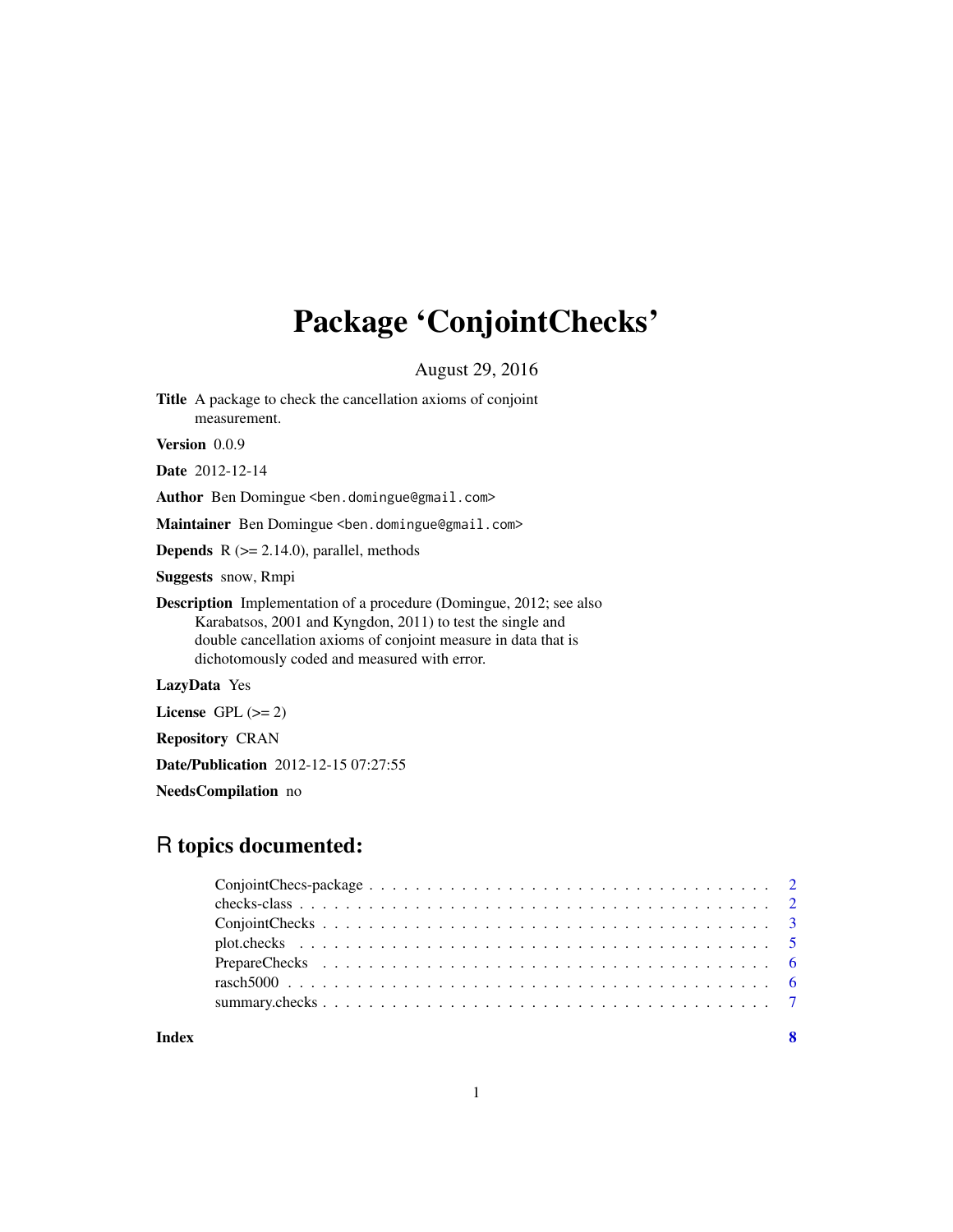<span id="page-1-0"></span>ConjointChecs-package *ConjointChecks: A package to check the cancellation axioms of conjoint measurement.*

#### **Description**

Implementation of a procedure (Domingue, 2012; see also Karabatsos, 2001 and Kyngdon, 2011) to test the single and double cancellation axioms of conjoint measure in data that is dichotomously coded and measured with error.

#### Author(s)

Ben Domingue <ben.domingue@gmail.com>

#### References

Domingue, B. (2012). Evaluating the Equal-Interval Hypothesis with Test Score Scales. Doctoral Dissertation, University of Colorado Boulder, May 2012.

Karabatsos, G. (2001). The rasch model, additive conjoint measurement, and new models of probabilistic measurement theory. Journal of Applied Measurement, 2(4), 389-423.

Kyngdon, A. (2011). Plausible measurement analogies to some psychometric models of test performance. British Journal of Mathematical and Statistical Psychology, 64(3), 478-497.

Perline, R., Wright, B. D., & Wainer, H. (1979). The Rasch model as additive conjoint measurement. Applied Psychological Measurement, 3(2), 237-255.

<span id="page-1-1"></span>checks-class *Class "checks"*

#### Description

The formal S4 class for checks. This class contains transformed version of the raw response data as well as summaries of the checks.

#### Details

Objects of class [checks](#page-1-1) contains all information returned by [ConjointChecks](#page-2-1).

#### Objects from the Class

Object created by a call to function [ConjointChecks](#page-2-1).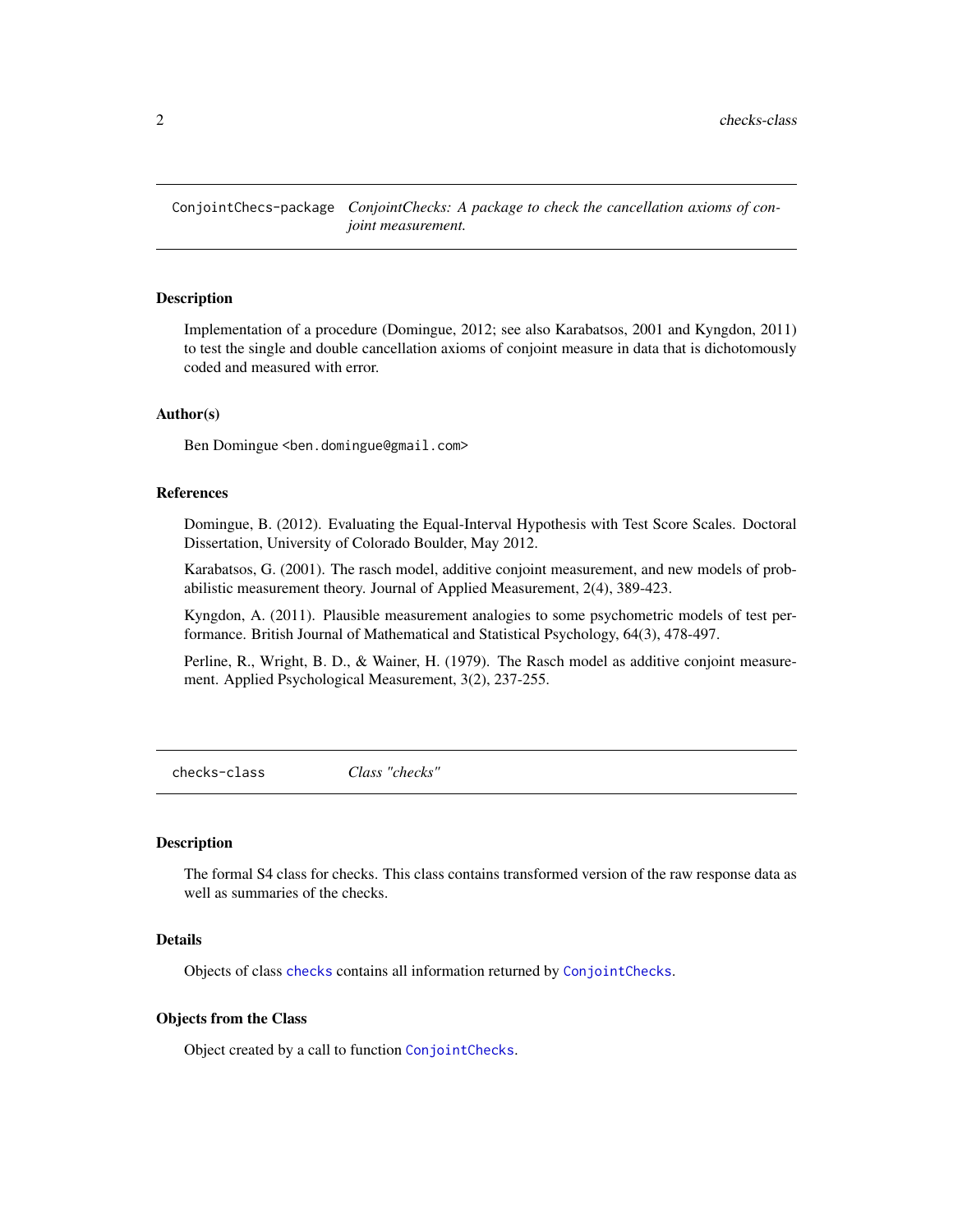## <span id="page-2-0"></span>ConjointChecks 3

#### **Slots**

N: matrix containing the number of respondents at each item/ability intersection

n: matrix containing the number of correct responses at each item/ability intersection

Checks: List containing information about each checked 3-matrix

tab: matrix containing information about the detected violations at each item/ability intersection

means: vector containing weighted and unweighted means for the detected violations (where weights are the number of individuals at each ability level)

check.counts: matrix giving the number of times a item/ability cell was sampled

#### Author(s)

Ben Domingue <ben.domingue@gmail.com>

## See Also

[ConjointChecks](#page-2-1), [summary.checks](#page-6-1), [plot.checks](#page-4-1)

<span id="page-2-1"></span>ConjointChecks *Check Single and Double Cancellation in a sample of 3-matrices*

#### Description

Given two matrices, n and N (which contain the number of correct responses and the number of total responses for each cell), a check of single and double cancellation is performed in n.3mat matrices. To check large numbers of 3-matrices (to see why, see Domingue (2012)), parallel options help.

#### Usage

```
ConjointChecks(N,n,n.3mat=1,par.options=NULL,CR=c(.025,.975),seed=NULL)
```
#### Arguments

| N           | Matrix containing the total number of responses.                                                                  |
|-------------|-------------------------------------------------------------------------------------------------------------------|
| n           | Matrix containing the number of correct responses.                                                                |
| n.3mat      | Number of 3-matrices to sample or the string "adjacent" if all adjacently formed<br>3-matrices are to be checked. |
| par.options | A named list indicating "n workers" and "type". The first defaults to unity and<br>the latter to PSOCK.           |
| seed        | Random number seed.                                                                                               |
| CR.         | Width of the credible region taken from the posterior. Defaults to a 95% credible<br>region $(c(.025,.975))$ .    |

## Author(s)

Ben Domingue <ben.domingue@gmail.com>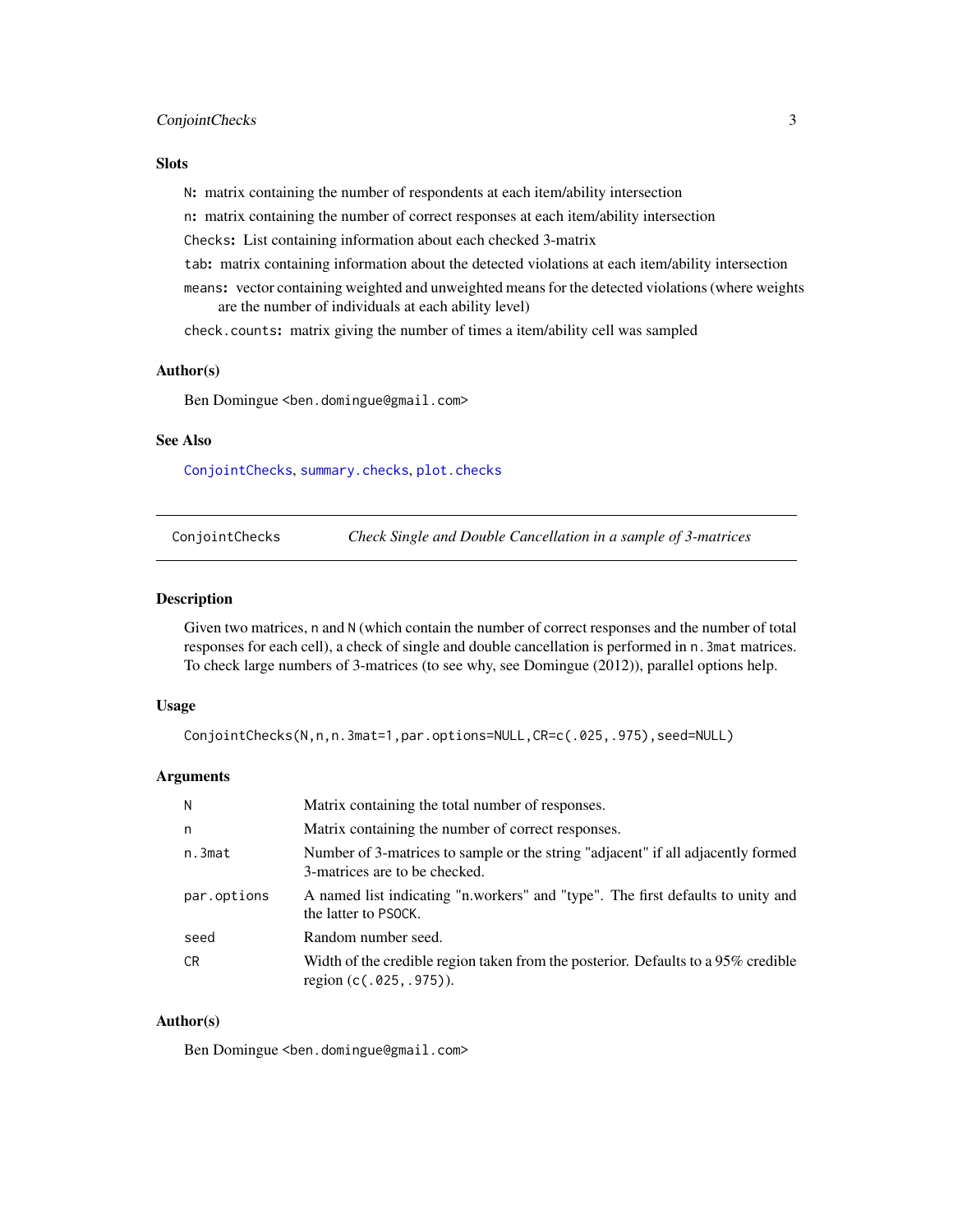#### References

Perline, R., Wright, B. D., & Wainer, H. (1979). The Rasch model as additive conjoint measurement. Applied Psychological Measurement, 3(2), 237-255.

#### Examples

```
######################################################
#parole data
#page 244 (table 2) of Perline, Wright, and Wainer
#about 9% were bad in perline
matrix(c(15,47,61,84,82,86,60,47,8),9,9,byrow=FALSE)->N
per <-structure(c(0, 0.06, 0.07, 0.18, 0.13, 0.13, 0.17, 0.17,
1, 0, 0.04, 0.15, 0.24, 0.33, 0.28, 0.47, 0.85, 1, 0, 0.04, 0.08,
0.12, 0.3, 0.64, 0.85, 1, 1, 0, 0.19, 0.39, 0.4, 0.51, 0.58,
0.82, 0.98, 1, 0, 0.06, 0.18, 0.52, 0.73, 0.95, 1, 1, 1, 0,
0.23, 0.33, 0.51, 0.68, 0.91, 0.93, 1, 1, 0.27, 0.51, 0.61,
0.64, 0.68, 0.77, 0.9, 1, 1, 0, 0.21, 0.52, 0.68, 0.84, 0.97,
0.97, 1, 1, 0.73, 0.64, 0.67, 0.7, 0.78, 0.78, 0.9, 1, 1),
 Dim = c(9L, 9L)round(per*N)->n
ConjointChecks(N,n,n.3mat=1)->out
```
######################################################

```
#Data from Rasch (1960) data
#page 250 (table 5) of Perline, Wright, and Wainer
#about 4% showed violations
matrix(c(49,112,32,76,82,102,119,133,123,94,61,17,10),13,7,byrow=FALSE)->N
per <-structure(c(0, 0, 0, 0, 0.02, 0.01, 0.02, 0.03, 0.06, 0.09,
0.23, 0.35, 0.7, 0.01, 0, 0.04, 0.05, 0.09, 0.09, 0.16, 0.28, 0.39,
0.66, 0.8, 0.91, 0.85, 0, 0.02, 0.07, 0.07, 0.24, 0.28, 0.45, 0.59,
0.76, 0.87, 0.9, 1, 0.85, 0.01, 0.04, 0.12, 0.21, 0.42, 0.62, 0.73,
0.83, 0.9, 0.93, 0.98, 1, 1, 0.06, 0.11, 0.4, 0.7, 0.7, 0.79, 0.84,
0.88, 0.94, 0.95, 0.98, 1, 1, 0.48, 0.84, 0.84, 0.86, 0.86, 0.9,
0.95, 0.96, 0.98, 0.99, 0.99, 1, 1, 0.92, 0.98, 0.98, 0.99, 0.98,
0.99, 0.99, 1, 1, 1, 1, 1, 1), .Dim = c(13L, 7L))
round(per*N)->n
ConjointChecks(N,n,n.3mat=1)->out
```
#### ###########

```
#simulated rasch example
n.3mat<-5000
n.items<-20
n.respondents<-2000
#simulate data
rnorm(n.items)->diff
rnorm(n.respondents)->abil
matrix(abil,n.respondents,n.items,byrow=FALSE)->m1
matrix(diff,n.respondents,n.items,byrow=TRUE)->m2
m1-m2 -> kern
exp(kern)/(1+exp(kern))->pv
runif(n.items*n.respondents)->test
ifelse(pv>test,1,0)->resp
```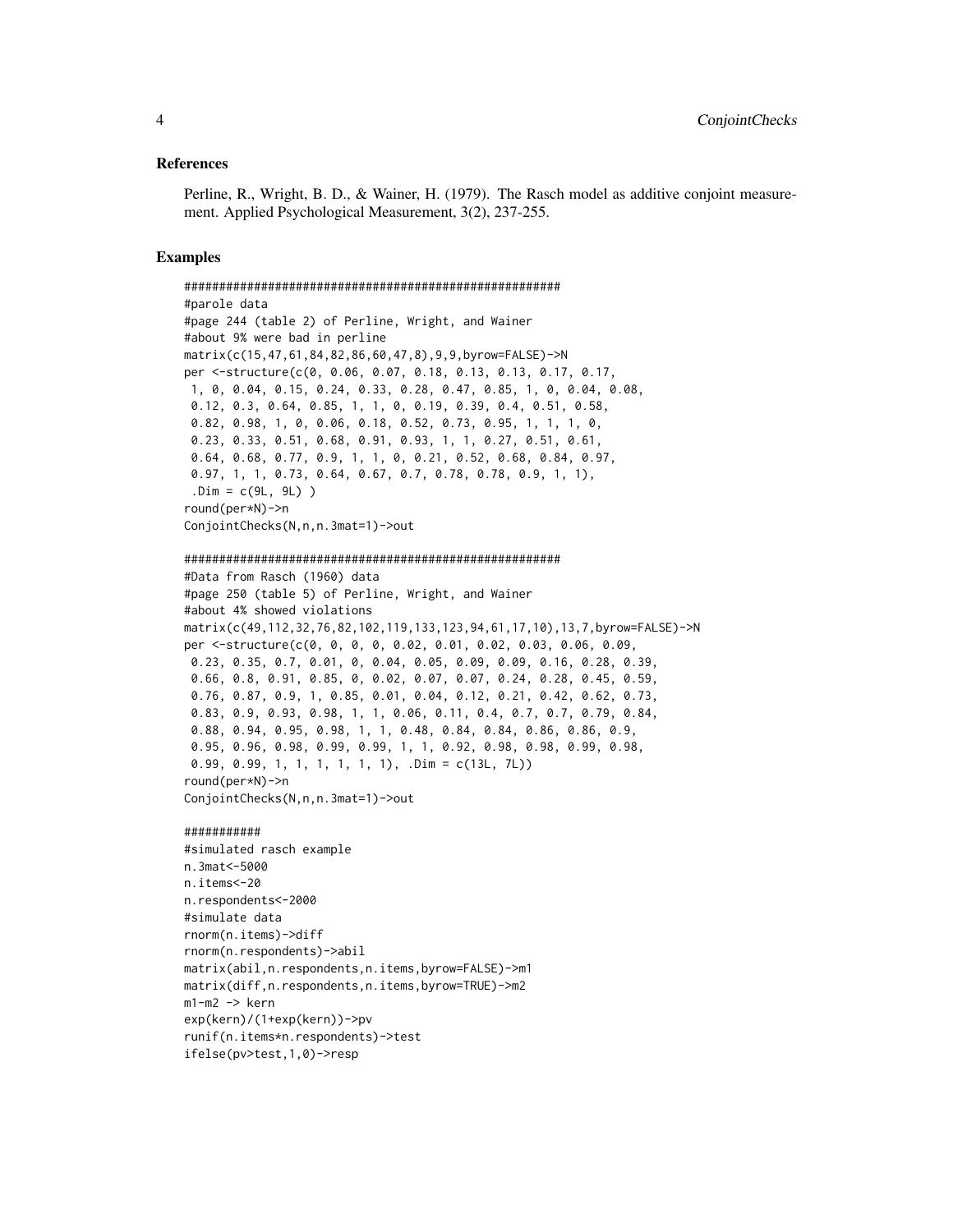## <span id="page-4-0"></span>plot.checks 5

```
##now check
PrepareChecks(resp)->tmp
#not run
#detectCores()->n.workers
#ConjointChecks(tmp$N,tmp$n,n.3mat=5000,
# par.options=list(n.workers=n.workers,type="PSOCK"))->rasch5000
```
<span id="page-4-1"></span>

plot.checks *Plot checks produced by* [ConjointChecks](#page-2-1)*.*

#### Description

Takes output from [ConjointChecks](#page-2-1) and produces a matplot showing the percentage of reported violations at each cell.

#### Usage

## S3 method for class 'checks' plot(x,items=NULL,item.labels=TRUE,...)

#### Arguments

| $\mathsf{x}$ | Object returned by ConjointChecks of class checks.                                                                                                                                                                                                                                                                                                                        |
|--------------|---------------------------------------------------------------------------------------------------------------------------------------------------------------------------------------------------------------------------------------------------------------------------------------------------------------------------------------------------------------------------|
| items        | Vector of item numbers to include in a single plot. Defaults to all, but this is less<br>helpful for diagnostic purposes.                                                                                                                                                                                                                                                 |
| item.labels  | Should item numbers be included? Defaults to TRUE. If length of items is unity<br>(perhaps if the small multiple format of Tufte, 2001 is going to be used), then the<br>item number gets printed below the x-axis. If the length of items is more than<br>unity, the item number gets plotted in the figure above the largest proportion of<br>violations for each item. |
|              | further arguments passed to or from other methods                                                                                                                                                                                                                                                                                                                         |

#### References

Tufte, E. R. (2001). The visual display of quantitative information (2nd ed.). Chesire, CT: Graphics Press.

## Examples

```
par(mfrow=c(3,2))
plot(rasch5000)
plot(rasch5000,items=c(5,10,15))
for (i in c(3,9,13,18)) plot(rasch5000,items=i)
```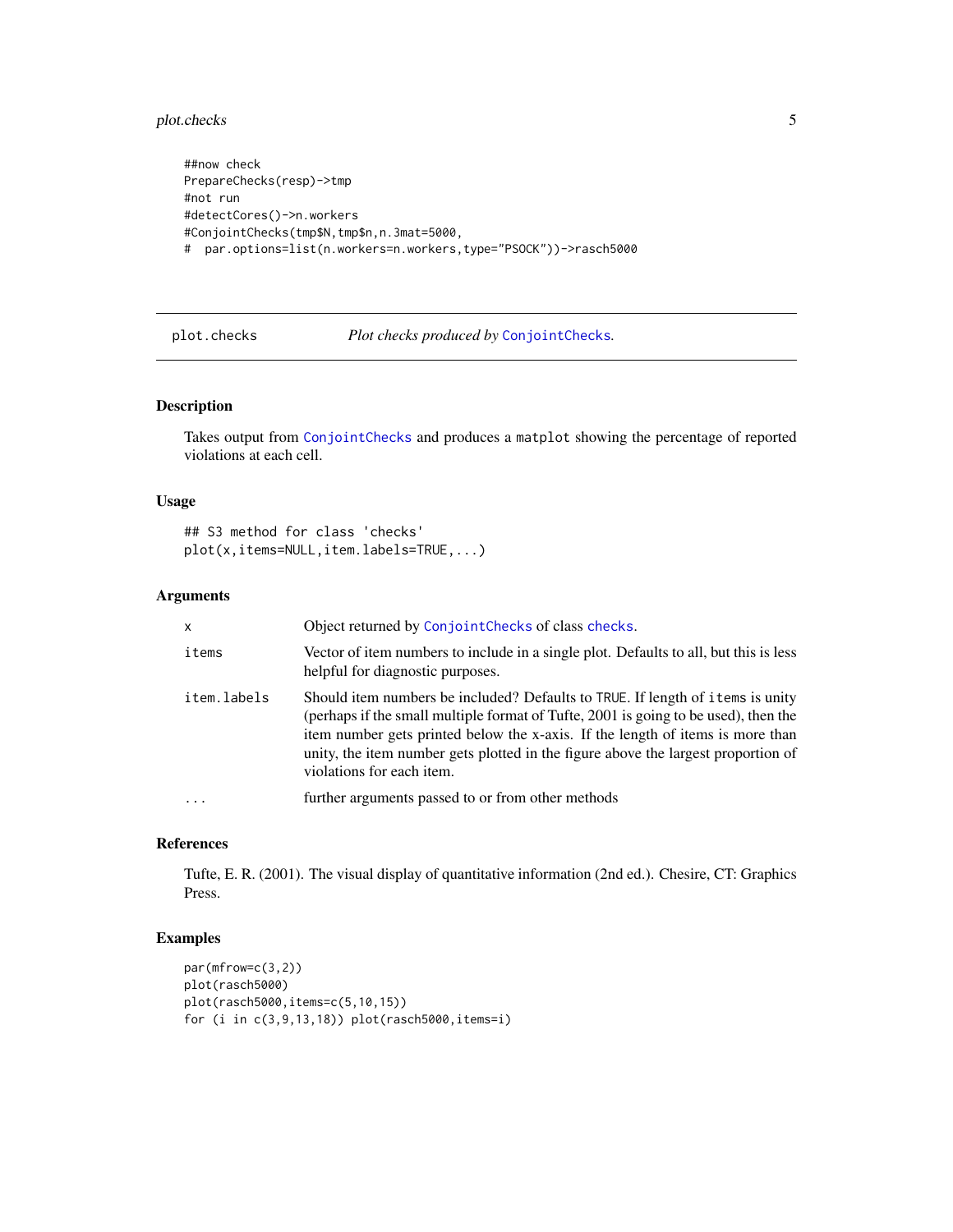<span id="page-5-0"></span>

## Description

Takes output from [ConjointChecks](#page-2-1) and produces a matrix showing the percentage of reported violations at each cell.

#### Usage

PrepareChecks(resp,ss.lower=10)

#### Arguments

| resp     | Raw dichotomously coded response data. Columns represent items and rows<br>represent individuals.      |
|----------|--------------------------------------------------------------------------------------------------------|
| ss.lower | Only sum scores that have at least this many distinct individuals with that sum<br>score will be used. |

#### Examples

```
#simulated Rasch example
n.items<-20
n.respondents<-2000
#simulate data
rnorm(n.items)->diff
rnorm(n.respondents)->abil
matrix(abil,n.respondents,n.items,byrow=FALSE)->m1
matrix(diff,n.respondents,n.items,byrow=TRUE)->m2
m1-m2 -> kern
exp(kern)/(1+exp(kern))->pv
runif(n.items*n.respondents)->test
ifelse(pv>test,1,0)->resp
#now check
PrepareChecks(resp)->obj
```
rasch5000 *5000 sampled 3-matrices from simulated Rasch data.*

#### Description

Object created by first generating Rasch data and then running ConjointChecks on 5000 sampled 3 matrices

#### Usage

rasch5000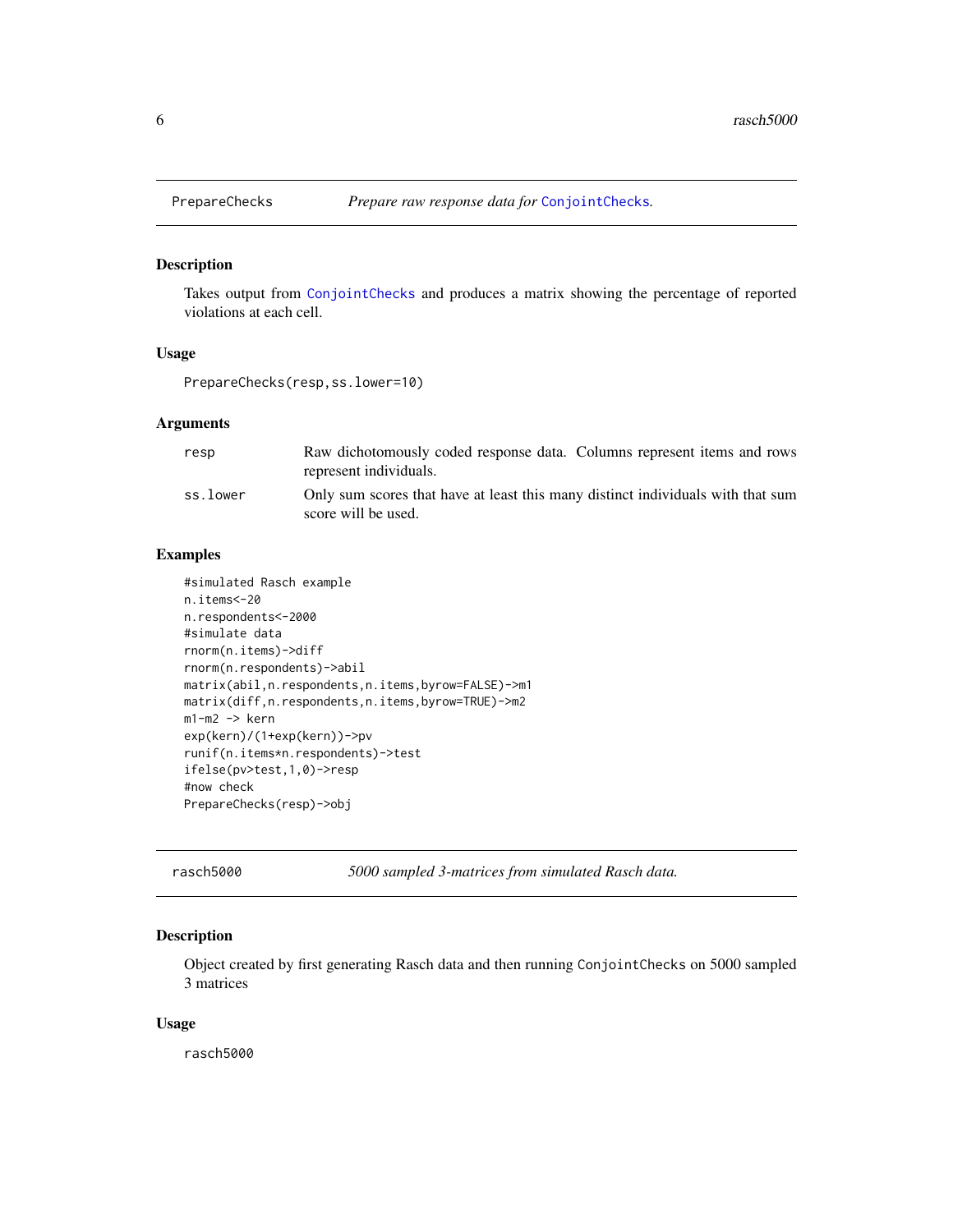## <span id="page-6-0"></span>summary.checks 7

## Format

An object of class [checks](#page-1-1).

## Source

Simulated via Rasch model.

<span id="page-6-1"></span>summary.checks *Summarize checks produced by* [ConjointChecks](#page-2-1)*.*

## Description

Takes output from [ConjointChecks](#page-2-1) and produces a matrix showing the percentage of reported violations at each cell.

## Usage

## S3 method for class 'checks' summary(object, ...)

## Arguments

| object  | Object returned by ConjointChecks of class checks. |
|---------|----------------------------------------------------|
| $\cdot$ | further arguments passed to or from other methods  |

## Examples

summary(rasch5000)